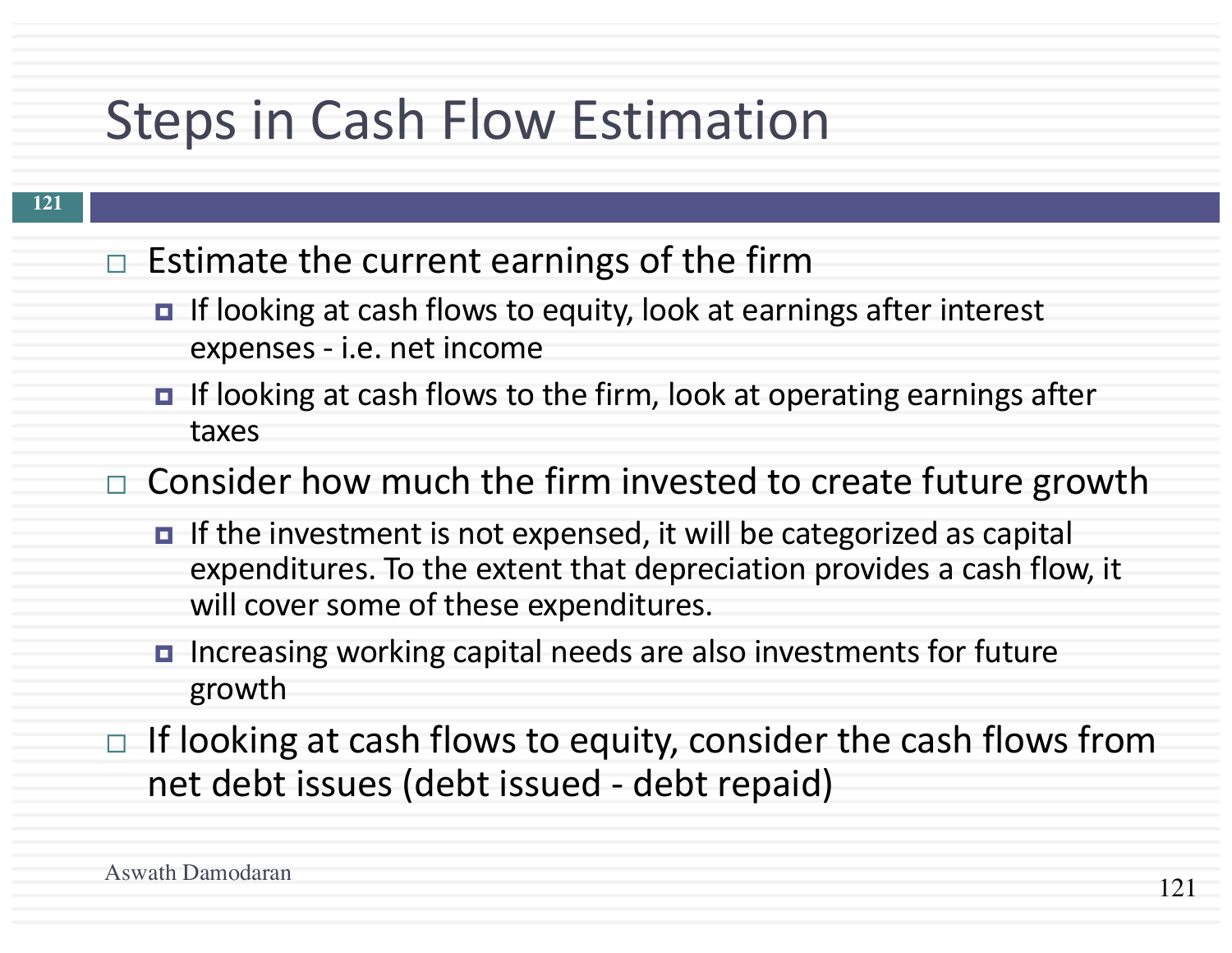## Measuring Cash Flows



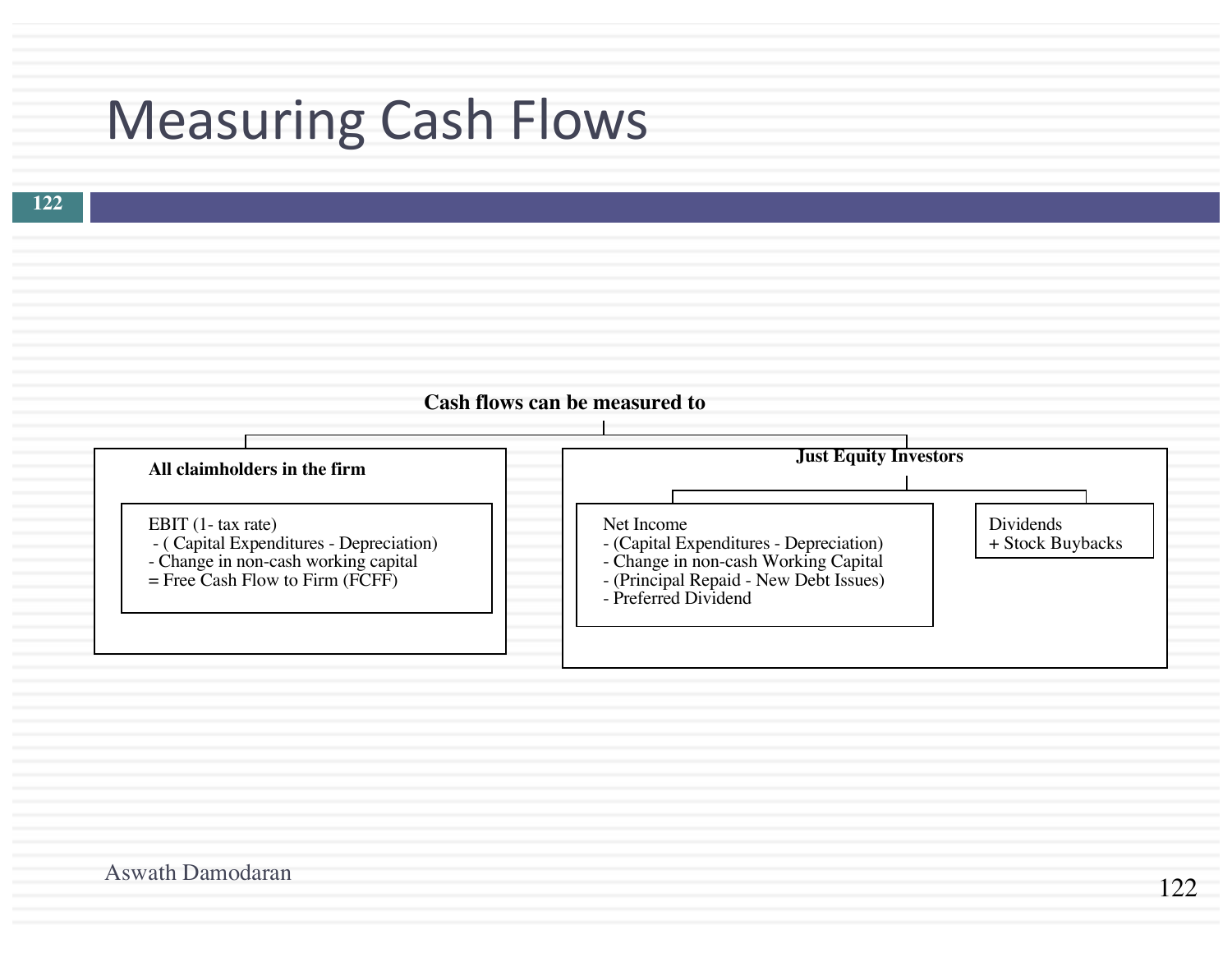# Measuring Cash Flow to the Firm: Three pathways to the same end game

**123**



Where are the tax savings from interest expenses?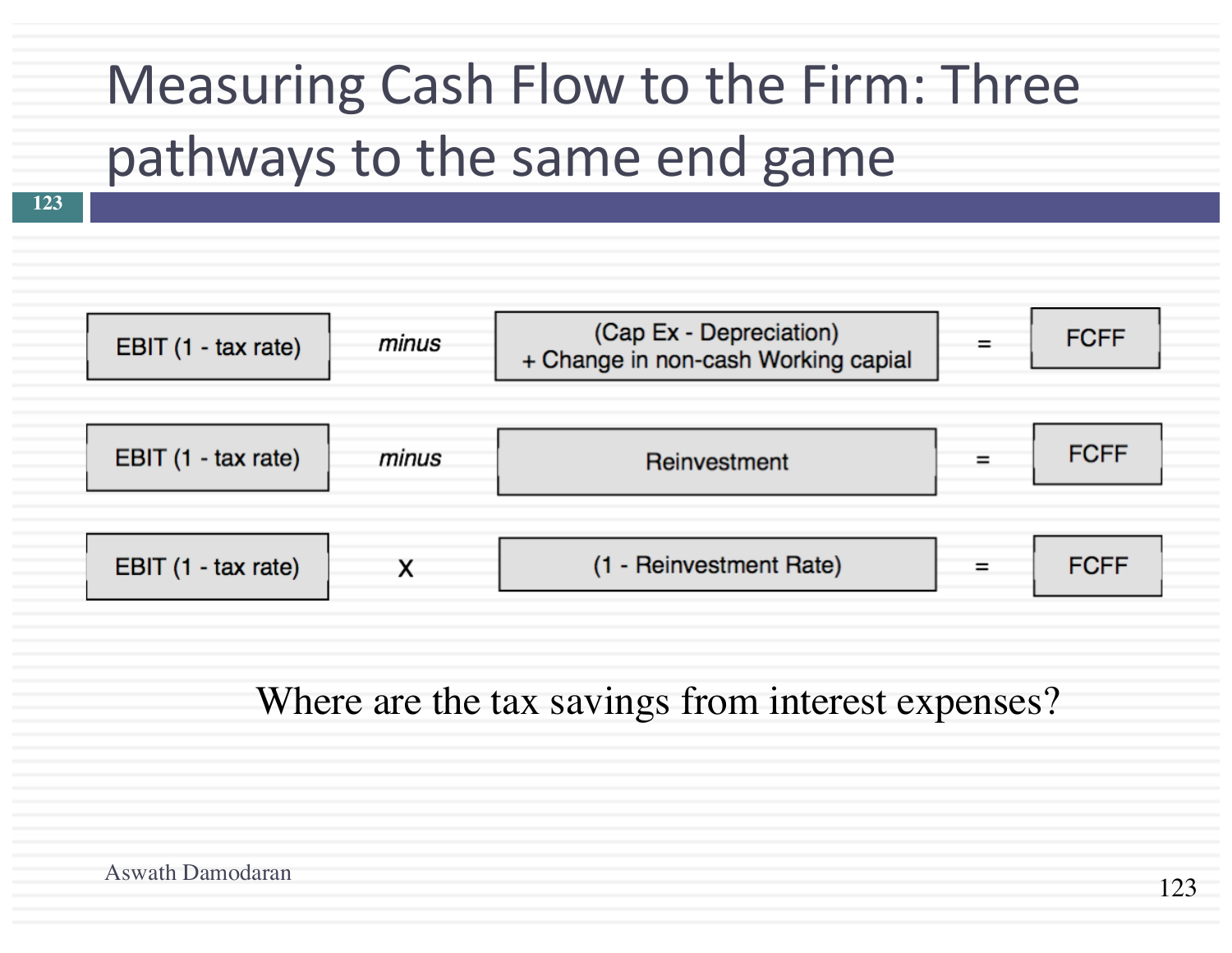### **Cash Flows I** 124

### Accounting Earnings, Flawed but Important

Aswath Damodaran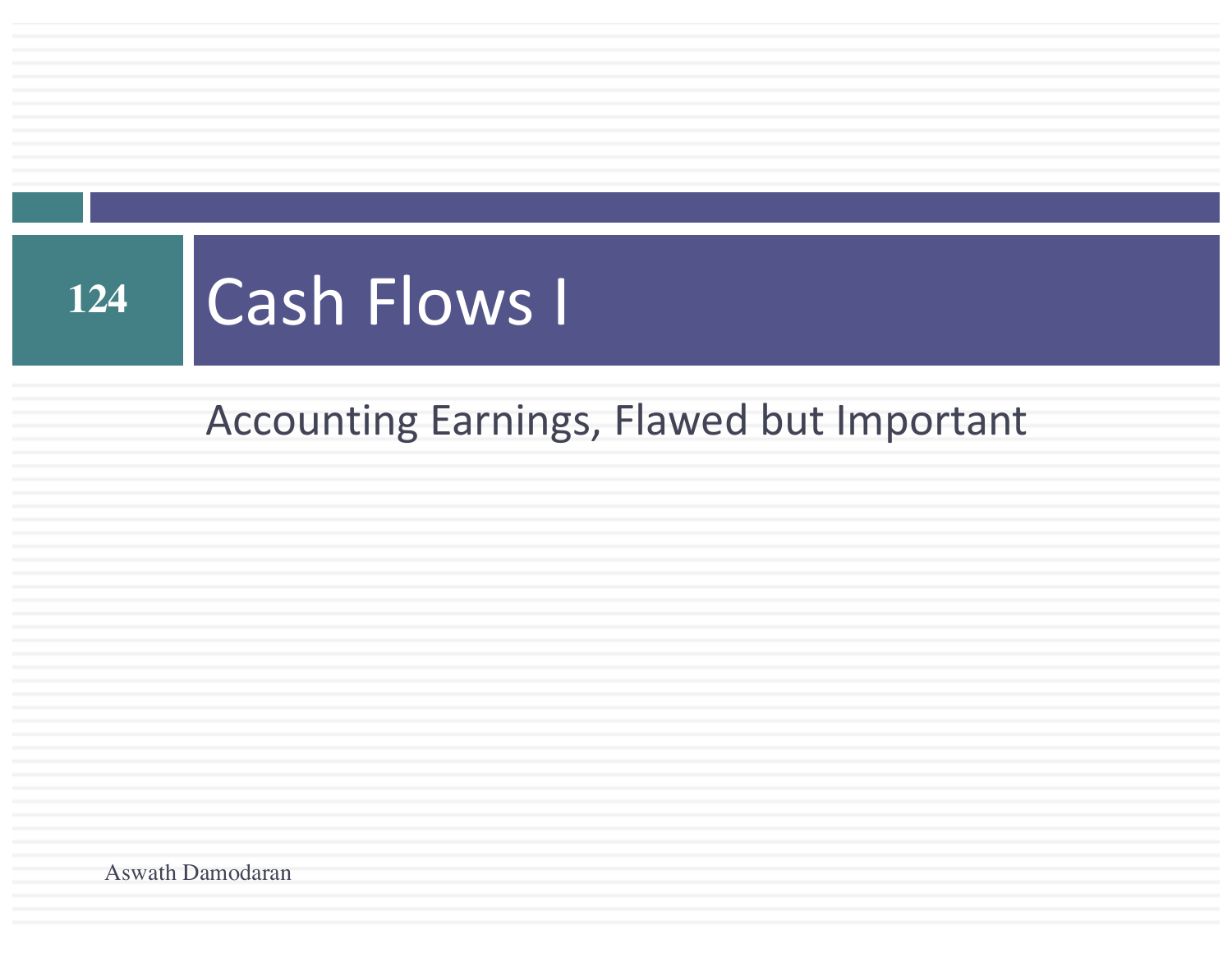## From Reported to Actual Earnings

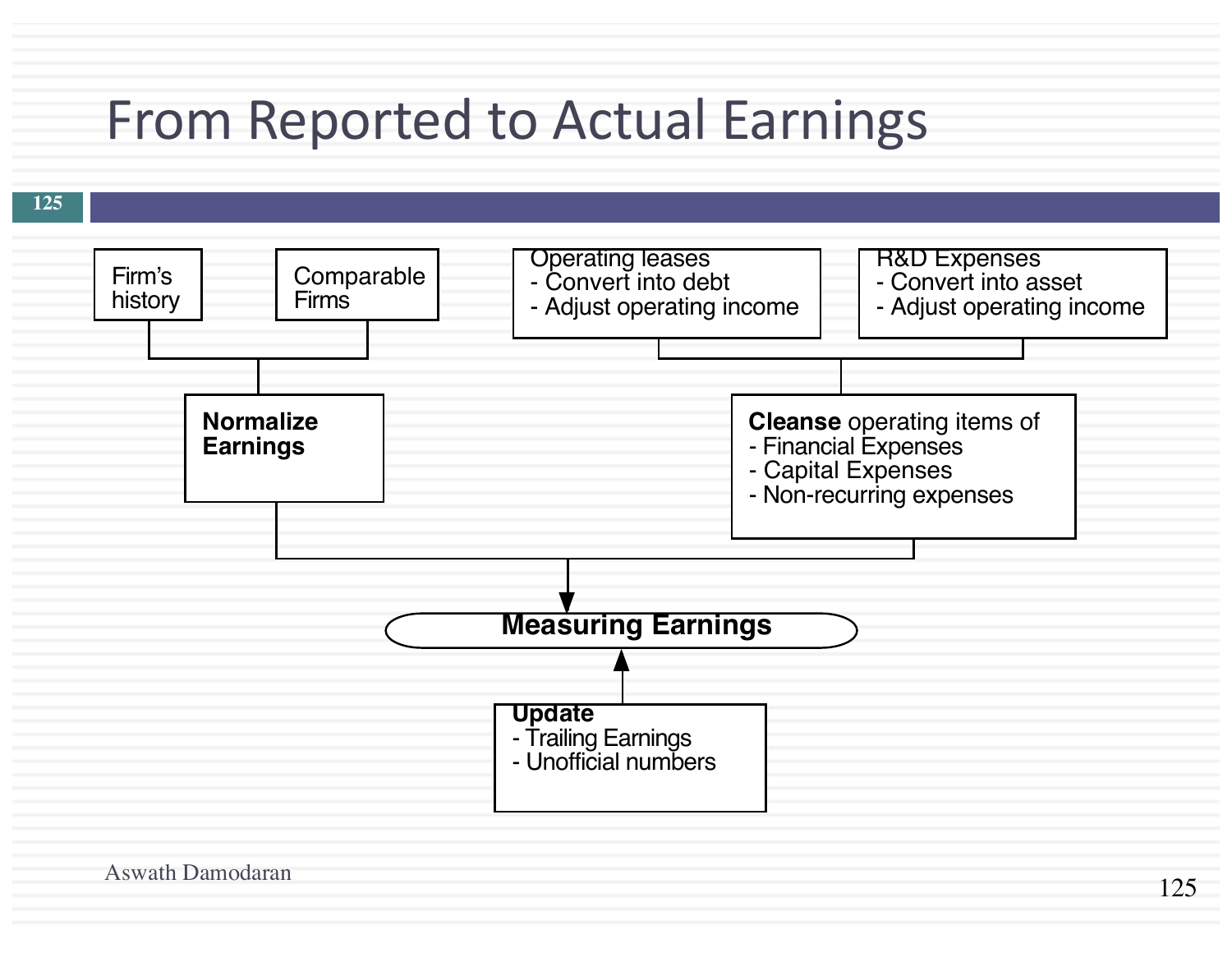## I. Update Earnings

- $\Box$  When valuing companies, we often depend upon financial statements for inputs on earnings and assets. Annual reports are often outdated and can be updated by using-
	- Trailing 12-month data, constructed from quarterly earnings reports.
	- Informal and unofficial news reports, if quarterly reports are unavailable.
- Updating makes the most difference for smaller and more volatile firms, as well as for firms that have undergone significant restructuring.
- □ Time saver: To get a trailing 12-month number, all you need is one 10K and one 10Q (example third quarter). Use the Year to date numbers from the 10Q. For example, to get trailing revenues from a third quarter 10Q:
	- ¤ Trailing 12-month Revenue = Revenues (in last 10K) Revenues from first 3 quarters of last year + Revenues from first 3 quarters of this year.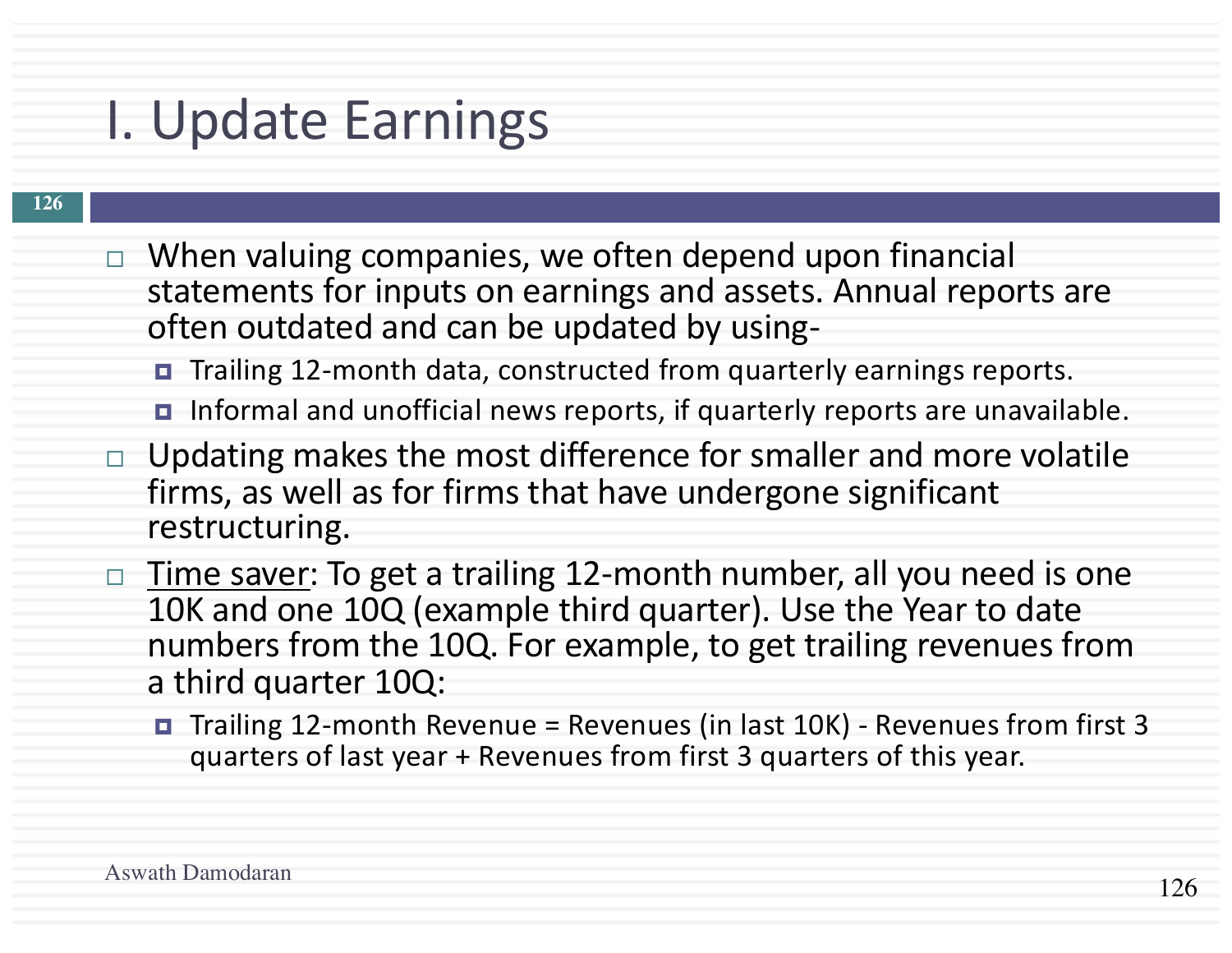## II. Correcting Accounting Earnings

- $\Box$  Make sure that there are no financial expenses mixed in with operating expenses
	- ¤ Financial expense: Any commitment that is tax deductible that you have to meet no matter what your operating results: Failure to meet it leads to loss of control of the business.
	- ¤ Example: Operating Leases: While accounting convention treats operating leases as operating expenses, they are really financial expenses and need to be reclassified as such. This has no effect on equity earnings but does change the operating earnings
- $\Box$  Make sure that there are no capital expenses mixed in with the operating expenses
	- Capital expense: Any expense that is expected to generate benefits over multiple periods.
	- R & D Adjustment: Since R&D is a capital expenditure (rather than an operating expense), the operating income has to be adjusted to reflect its treatment.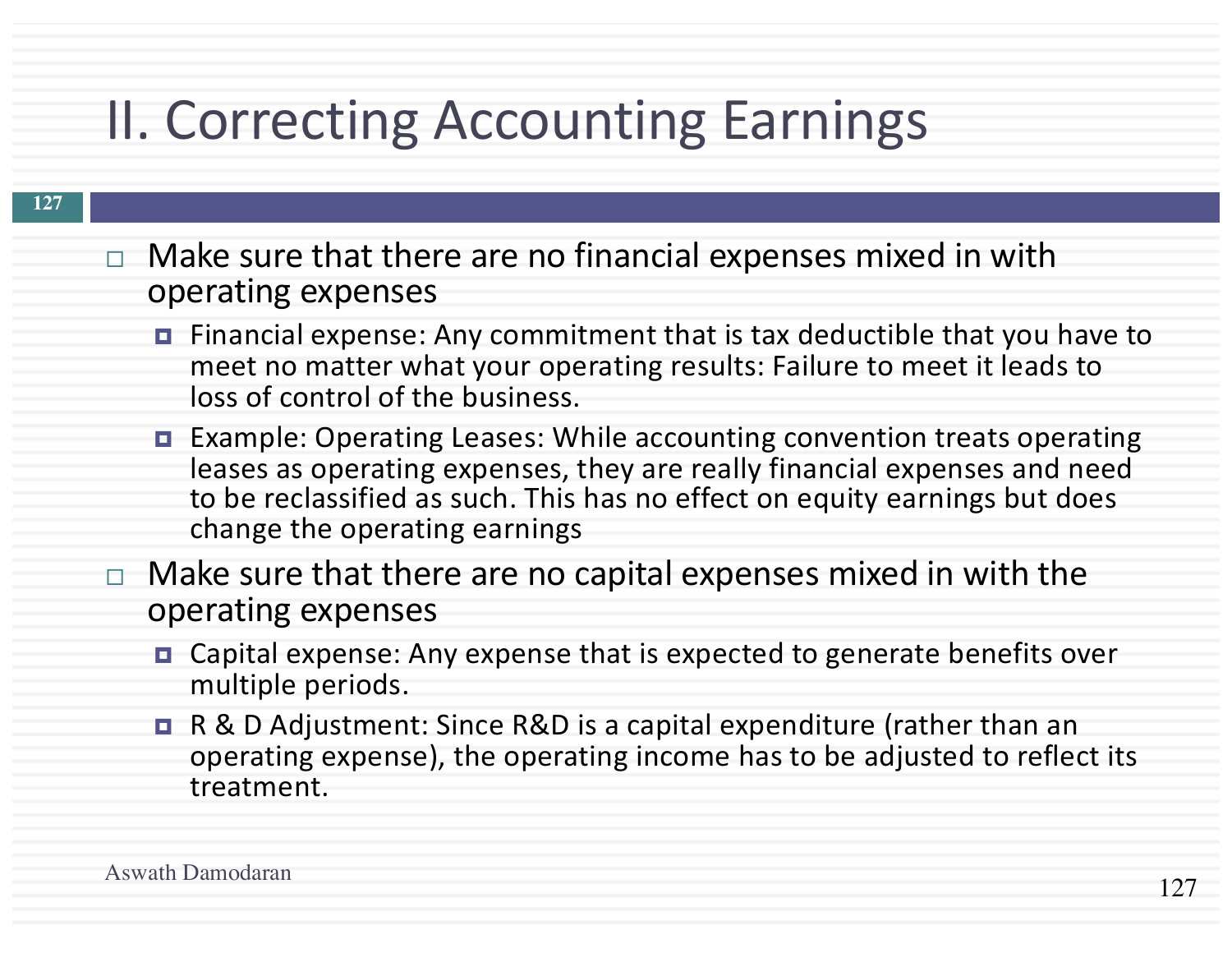## The Magnitude of Operating Leases

| Highest                             |                         | Lowest                   |                         |  |
|-------------------------------------|-------------------------|--------------------------|-------------------------|--|
| Industry Name                       | Lease Expense/<br>Sales | Industry Name            | Lease Expense/<br>Sales |  |
| Air Transport                       | 12.69%                  | Homebuilding             | 0.24%                   |  |
| Trucking                            | 7.33%                   | Green & Renewable Energy | 0.26%                   |  |
| Restaurant/Dining                   | 5.95%                   | Insurance (Life)         | 0.34%                   |  |
| Telecom (Wireless)                  | 5.75%                   | Steel                    | 0.39%                   |  |
| Apparel                             | 5.48%                   | Auto & Truck             | 0.41%                   |  |
| Real Estate (Operations & Services) | 5.41%                   | <b>Food Wholesalers</b>  | 0.45%                   |  |
| Retail (Special Lines)              | 4.86%                   | Insurance (Prop/Cas.)    | 0.46%                   |  |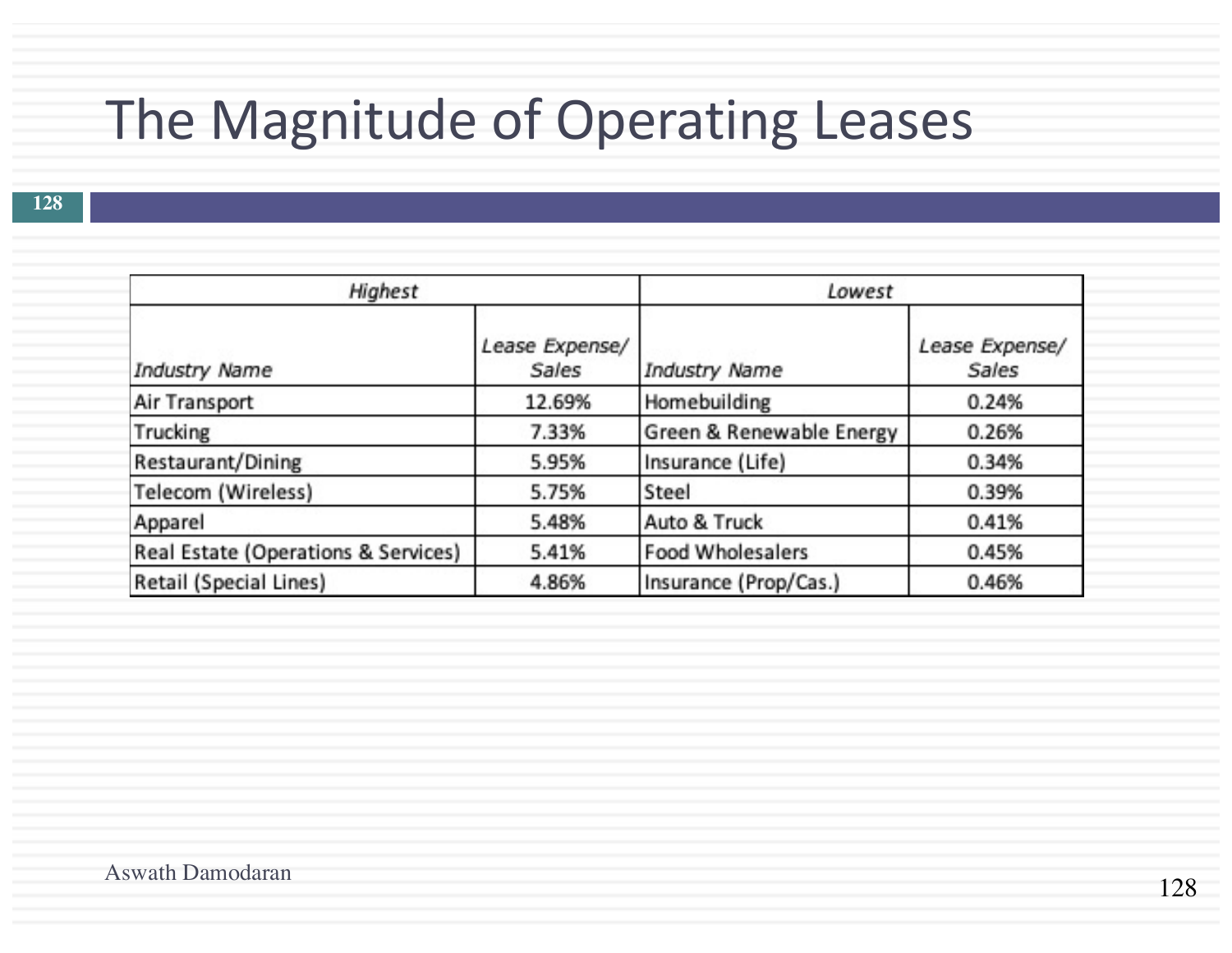## Dealing with Operating Lease Expenses

#### **129**

- $\Box$  Operating Lease Expenses are treated as operating expenses in computing operating income. In reality, operating lease expenses should be treated as financing expenses, with the following adjustments to earnings and capital:
- $\Box$  Debt Value of Operating Leases = Present value of Operating Lease Commitments at the pre-tax cost of debt
- $\Box$  When you convert operating leases into debt, you also create an asset to counter it of exactly the same value.
- $\Box$  Adjusted Operating Earnings
	- ¤ Adjusted Operating Earnings = Operating Earnings + Operating Lease Expenses - Depreciation on Leased Asset

As an approximation, this works:

¤ Adjusted Operating Earnings = Operating Earnings + Pre-tax cost of Debt \* PV of Operating Leases.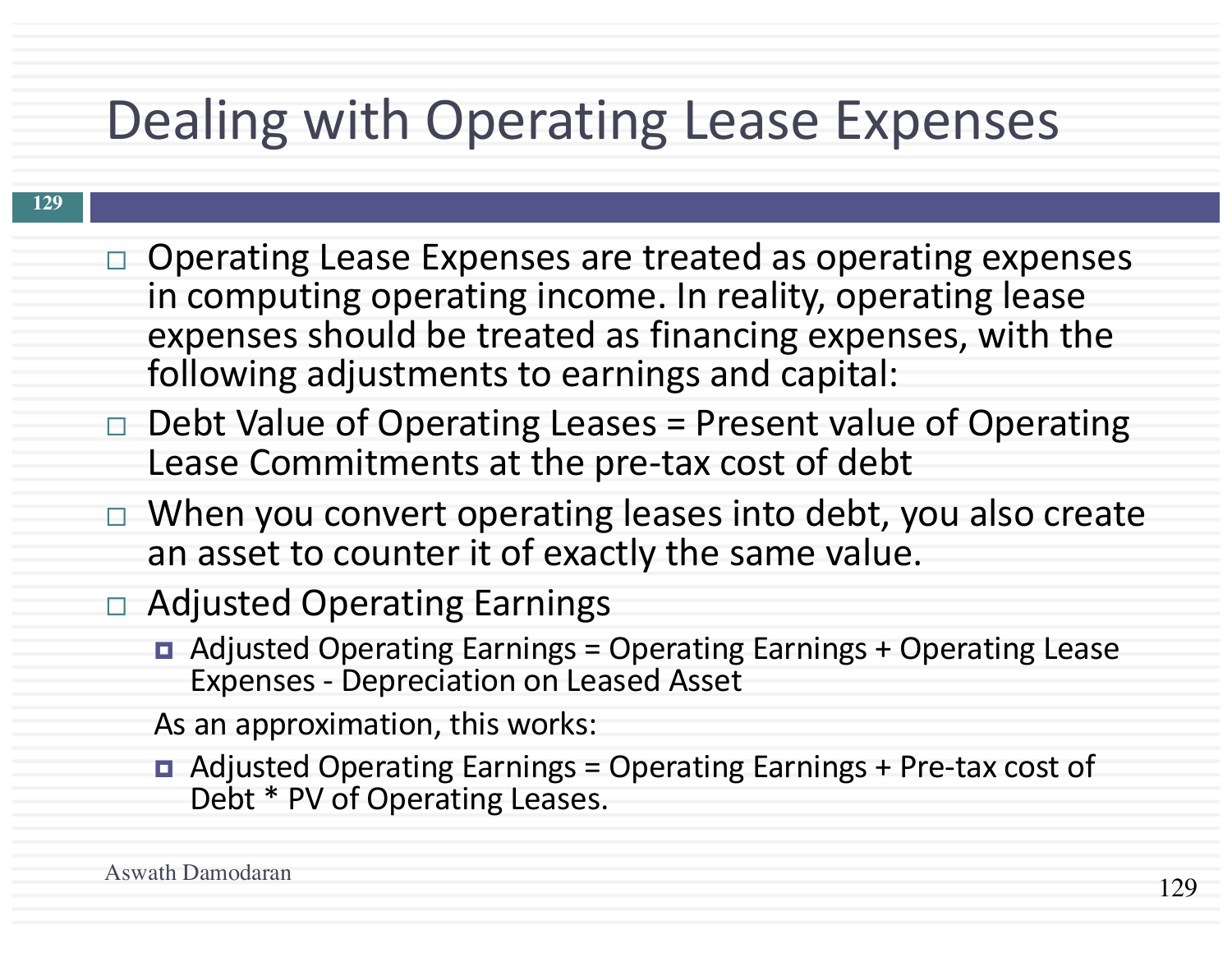## Operating Leases at The Gap in 2003

 $\Box$  The Gap has conventional debt of about \$ 1.97 billion on its balance sheet and its pre-tax cost of debt is about 6%. Its operating lease payments in the 2003 were \$978 million and its commitments for the future are below:

| Year                     | Commitment (millions) | Present Value (at 6%) |
|--------------------------|-----------------------|-----------------------|
|                          | \$899.00              | \$848.11              |
| $\overline{\phantom{a}}$ | \$846.00              | \$752.94              |
| $\mathcal{E}$            | \$738.00              | \$619.64              |
| $\overline{4}$           | \$598.00              | \$473.67              |
| 5                        | \$477.00              | \$356.44              |
| 6&7                      | \$982.50 each year    | \$1,346.04            |

- $\Box$  Debt Value of leases =  $\Diamond$ 4,396.85 (Also value of leased asset)
- $\Box$  Debt outstanding at The Gap = \$1,970 m + \$4,397 m = \$6,367 m
- □ Adjusted Operating Income = Stated OI + OL exp this year Deprec'n  $=$  \$1,012 m + 978 m - 4397 m /7 = \$1,362 million (7 year life for assets)
- □ Approximate OI =  $$1,012$  m +  $$4397$  m (.06) =  $$1,276$  m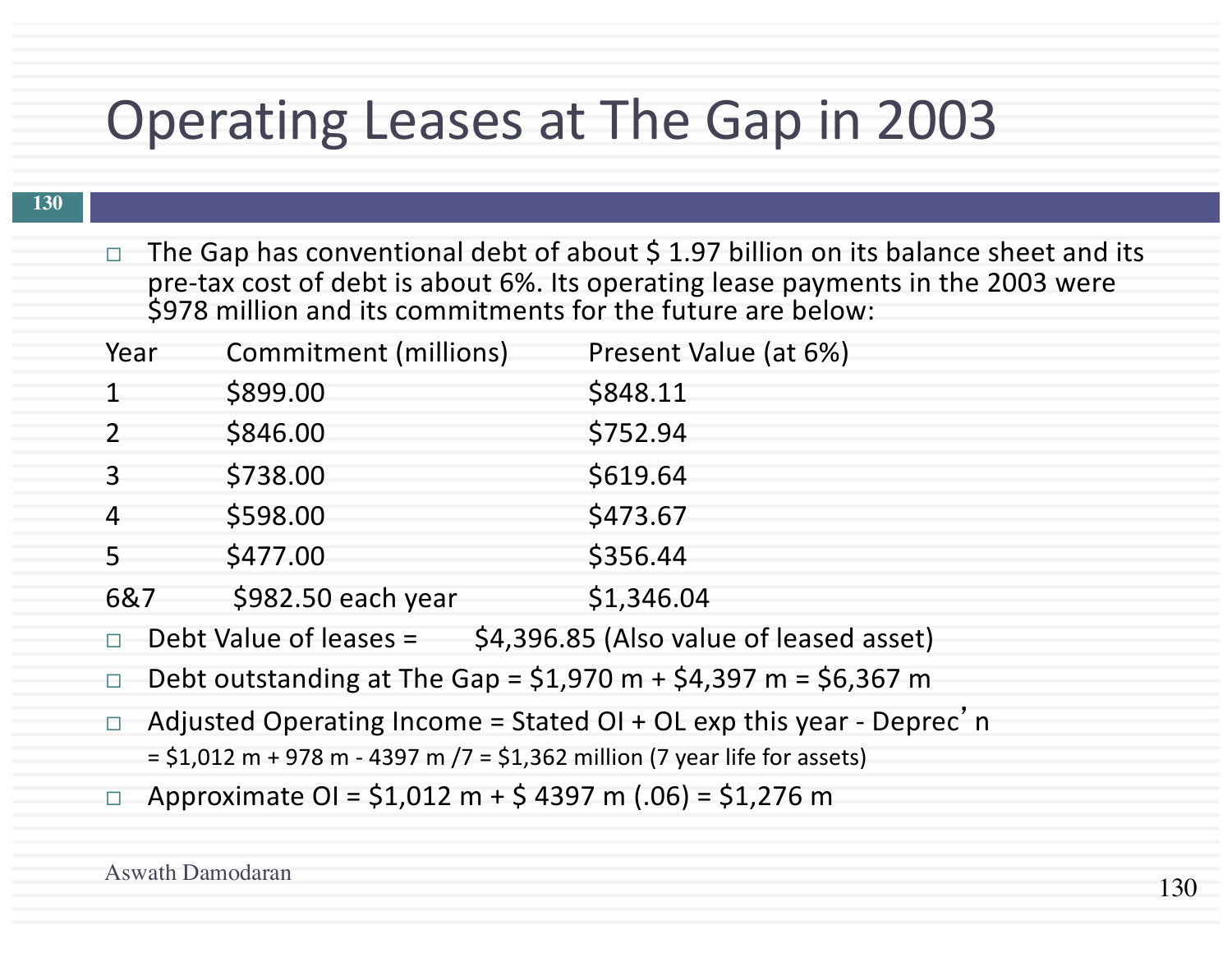## The Collateral Effects of Treating Operating Leases as Debt

| <b>Conventional Accounting</b>                | <b>Operating Leases Treated as Debt</b>      |  |  |
|-----------------------------------------------|----------------------------------------------|--|--|
| <b>Income Statement</b>                       | Income Statement                             |  |  |
| EBIT& Leases = $1,990$                        | EBIT& Leases = $1,990$                       |  |  |
| - Op Leases $= 978$                           | - Deprecn: OL= 628                           |  |  |
| $= 1,012$<br><b>EBIT</b>                      | <b>EBIT</b><br>$= 1,362$                     |  |  |
|                                               | Interest expense will rise to reflect the    |  |  |
|                                               | conversion of operating leases as debt. Net  |  |  |
|                                               | income should not change.                    |  |  |
| <b>Balance Sheet</b>                          | <b>Balance Sheet</b>                         |  |  |
| Off balance sheet (Not shown as debt or as an | Asset<br>Liability                           |  |  |
| asset). Only the conventional debt of \$1,970 | OL Asset 4397 OL Debt 4397                   |  |  |
| million shows up on balance sheet             | Total debt = $4397 + 1970 = $6,367$ million  |  |  |
| Cost of capital = $8.20\%(7350/9320) + 4\%$   | Cost of capital = $8.20\%(7350/13717) + 4\%$ |  |  |
| $(1970/9320) = 7.31%$                         | $(6367/13717) = 6.25%$                       |  |  |
| Cost of equity for The Gap = $8.20\%$         |                                              |  |  |
| After-tax cost of debt = $4\%$                |                                              |  |  |
| Market value of equity = $7350$               |                                              |  |  |
| Return on capital = 1012 (1-.35)/(3130+1970)  | Return on capital = 1362 (1-.35)/(3130+6367) |  |  |
| $= 12.90\%$                                   | $= 9.30\%$                                   |  |  |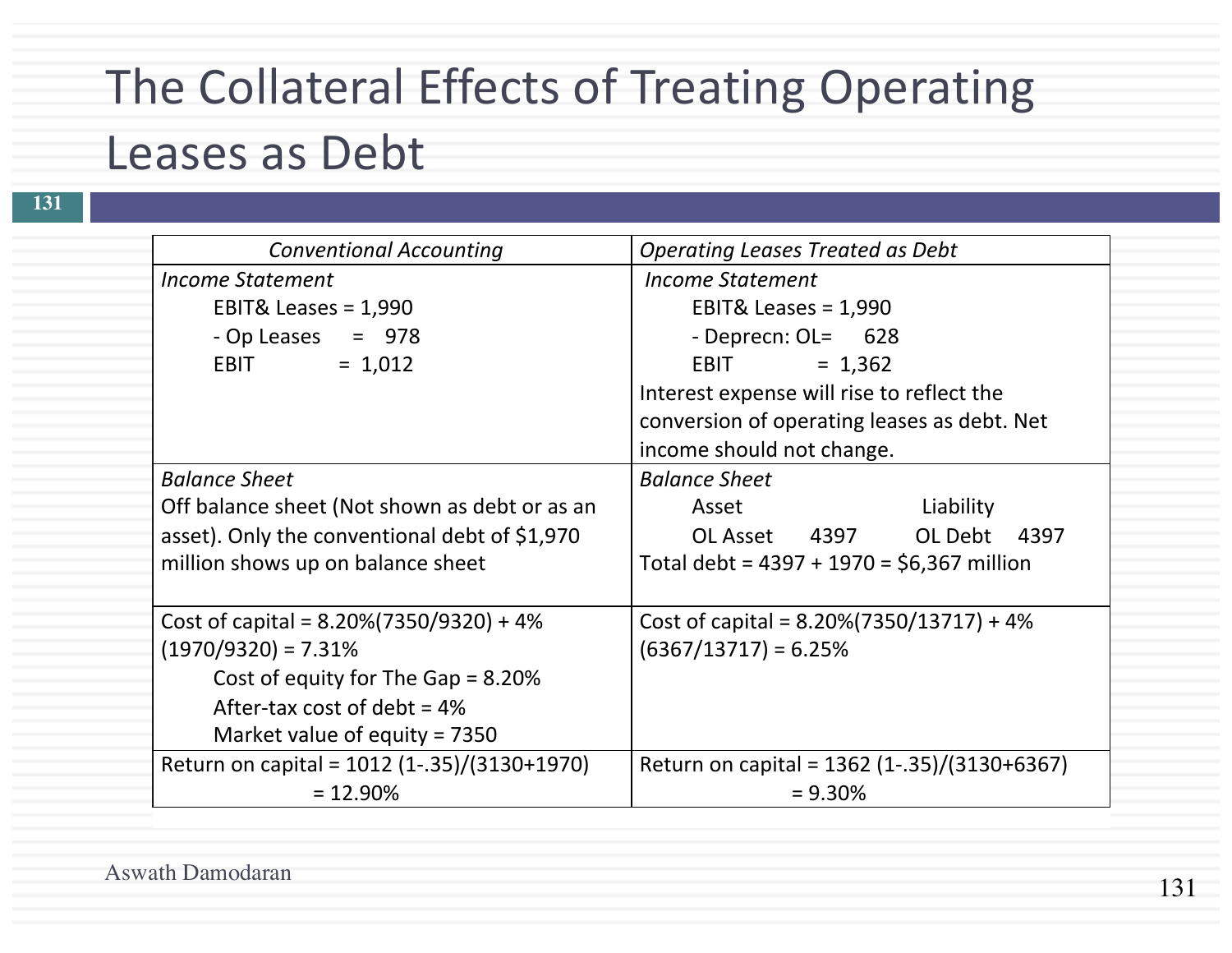# Accounting comes to its senses on operating leases

- $\Box$  In 2019, both IFRS and GAAP made a major shift on operating leases, requiring companies to capitalize leases and show the resulting debt (and counter asset) on the balance sheets.
- $\Box$  That said, the accounting rules for capitalizing leases are far more complex than the simple calculations that I have used, for two reasons:
	- Accounting has to balance its desire to do the right thing with maintaining some connection to its legacy rules.
	- Companies have lobbied to modify rules in their sectors to cushion the impact.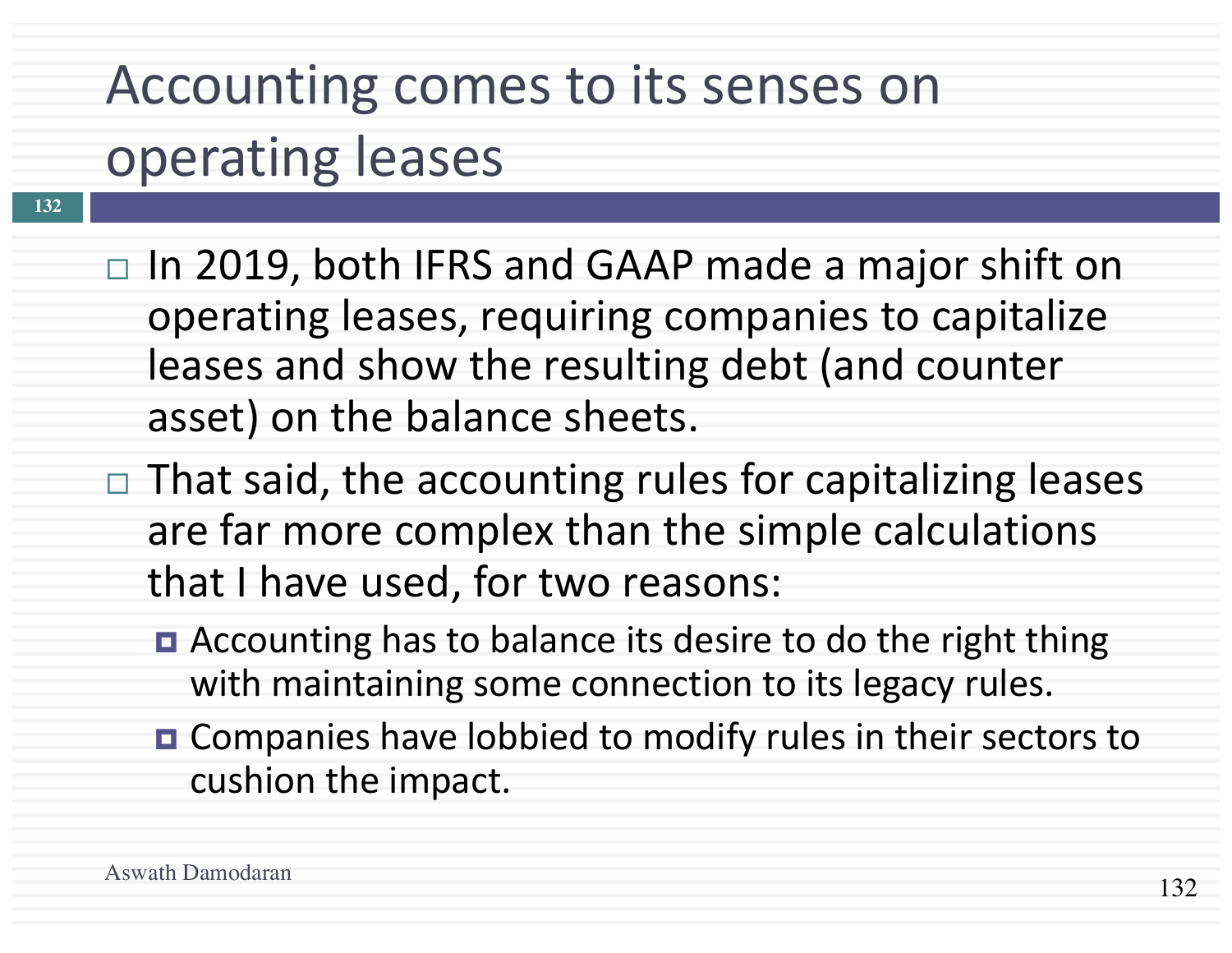# Checking on Accountants.... My lease estimate vs Accountants' Estimate

| <b>Region</b>           |  | <b>My Estimate</b> |  | <b>Accounting</b> | Accounting as % of my estimate |  |
|-------------------------|--|--------------------|--|-------------------|--------------------------------|--|
| Australia, NZ & Canada  |  | 13,578.86          |  | 8,412.39          | 61.95%                         |  |
| <b>United States</b>    |  | 1,152,869.85       |  | 947,989.30        | 82.23%                         |  |
| Europe                  |  | 52,172.26          |  | 24,336.94         | 46.65%                         |  |
| <b>Emerging Markets</b> |  | 109,415.47         |  | 18,426.24         | 16.84%                         |  |
| Japan                   |  | 156,071.83         |  | 1,719.90          | 1.10%                          |  |
| Global                  |  | 1,484,108.27       |  | \$1,000,884.77    | 67.44%                         |  |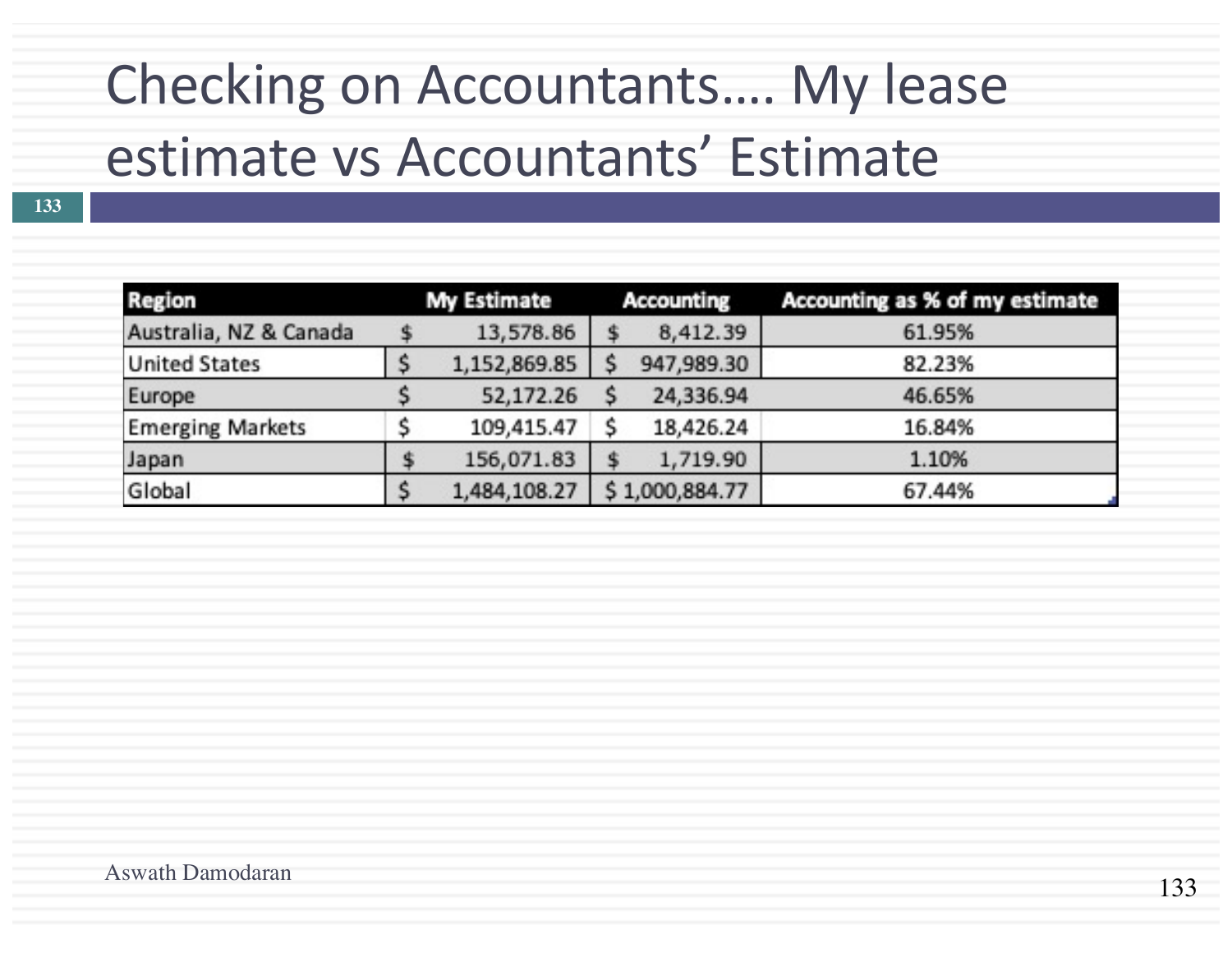## The Magnitude of R&D Expenses

| Highest R&D spenders       |    |                               | Lowest R&D spenders                          |                                   |     |                                  |                                   |
|----------------------------|----|-------------------------------|----------------------------------------------|-----------------------------------|-----|----------------------------------|-----------------------------------|
| Industry Name              |    | R&D - LTM (in \$<br>millions) | Current<br><b>R&amp;D</b> as %<br>of Revenue | Industry Name                     |     | R&D - LTM<br>(ln s)<br>millions) | Current<br>R&D as %<br>of Revenue |
| Drugs (Biotechnology)      | s  | 75,091.63                     | 39.62%                                       | Beverage (Alcoholic)              |     |                                  | 0.00%                             |
| Drugs (Pharmaceutical)     | \$ | 80,658.49                     | 23.08%                                       | <b>Food Wholesalers</b>           | \$. | 0.88                             | 0.00%                             |
| Software (Internet)        |    | 4,177.58                      | 18.98%                                       | Homebuilding                      |     |                                  | 0.00%                             |
| Semiconductor              | S  | 50,321.60                     | 17.40%                                       | Hospitals/Healthcare Facilities   |     | 9.72                             | 0.00%                             |
| Software (System & Applica | \$ | 72,267.59                     | 16.70%                                       | Insurance (Life)                  |     |                                  | 0.00%                             |
| Software (Entertainment)   | \$ | 58,245.69                     | 15.15%                                       | Insurance (Prop/Cas.)             |     |                                  | 0.00%                             |
| Telecom. Equipment         |    | 13,613.55                     | 13.27%                                       | Oil/Gas Distribution              |     |                                  | 0.00%                             |
| Retail (Online)            | s  | 54,214.00                     | 10.09%                                       | Real Estate (Development)         |     | -                                | 0.00%                             |
| Semiconductor Equip        |    | 6,707.74                      | 9.38%                                        | Real Estate (General/Diversified) |     |                                  | 0.00%                             |
| <b>Healthcare Products</b> |    | 14,934.42                     | 8.01%                                        | Restaurant/Dining                 |     | 8.82                             | 0.00%                             |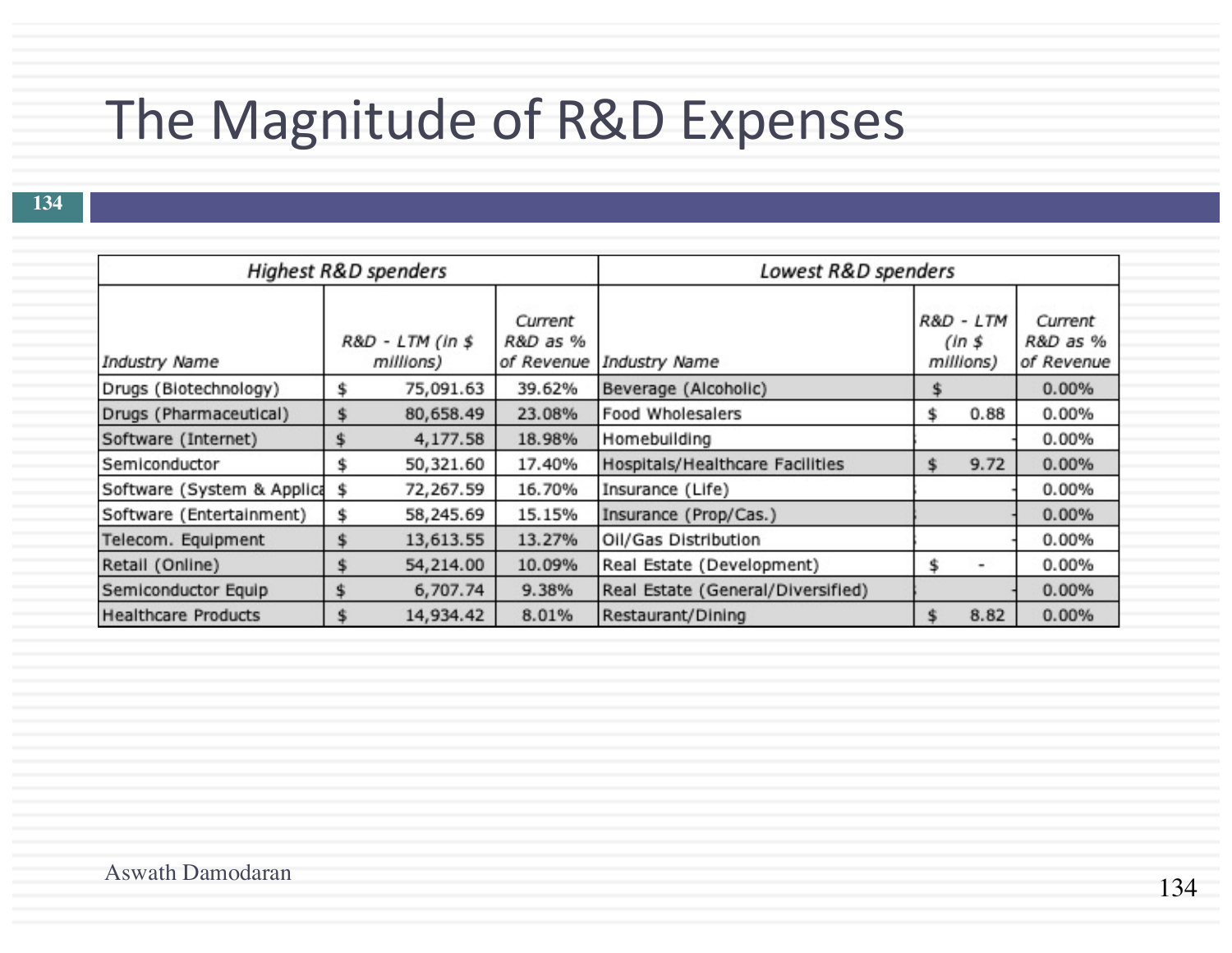### R&D Expenses: Operating or Capital Expenses

- $\Box$  Accounting standards require us to consider R&D as an operating expense even though it is designed to generate future growth. It is more logical to treat it as capital expenditures.
- $\Box$  To capitalize R&D,
	- Specify an amortizable life for R&D (2 10 years)
	- Collect past R&D expenses for as long as the amortizable life
	- Sum up the unamortized R&D over the period. (Thus, if the amortizable life is 5 years, the research asset can be obtained by adding up 1/5th of the R&D expense from five years ago, 2/5th of the R&D expense from four years ago...: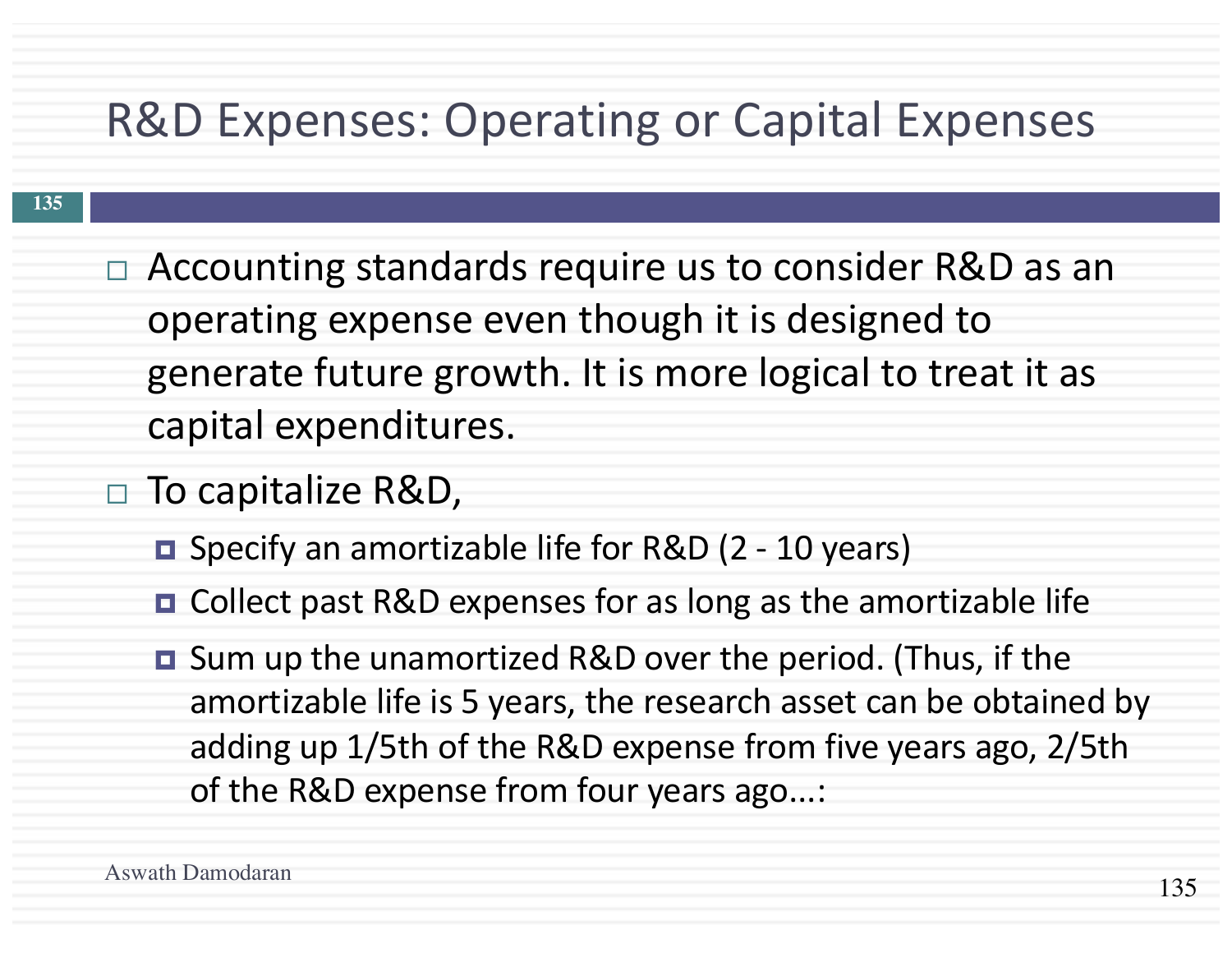## Capitalizing R&D Expenses: SAP

| $\Box$ R & D was assumed to have a 5-year life. |  |  |
|-------------------------------------------------|--|--|
|-------------------------------------------------|--|--|

| Year                                                           | <b>R&amp;D Expense</b> |      | Unamortized | Amortization this year |
|----------------------------------------------------------------|------------------------|------|-------------|------------------------|
| Current                                                        | 1020.02                | 1.00 | 1020.02     |                        |
| $-1$                                                           | 993.99                 | 0.80 |             | 795.19 € 198.80        |
| $-2$                                                           | 909.39                 | 0.60 |             | 545.63 € 181.88        |
| $-3$                                                           | 898.25                 | 0.40 | 359.30      | € 179.65               |
| $-4$                                                           | 969.38                 | 0.20 | 193.88      | € 193.88               |
| $-5$                                                           | 744.67                 | 0.00 | 0.00        | € 148.93               |
| Value of research asset =                                      |                        |      |             | € 2,914 million        |
| Amortization of research asset in 2004                         | € 903 million          |      |             |                        |
| Increase in Operating Income = $1020 - 903 =$<br>€ 117 million |                        |      |             |                        |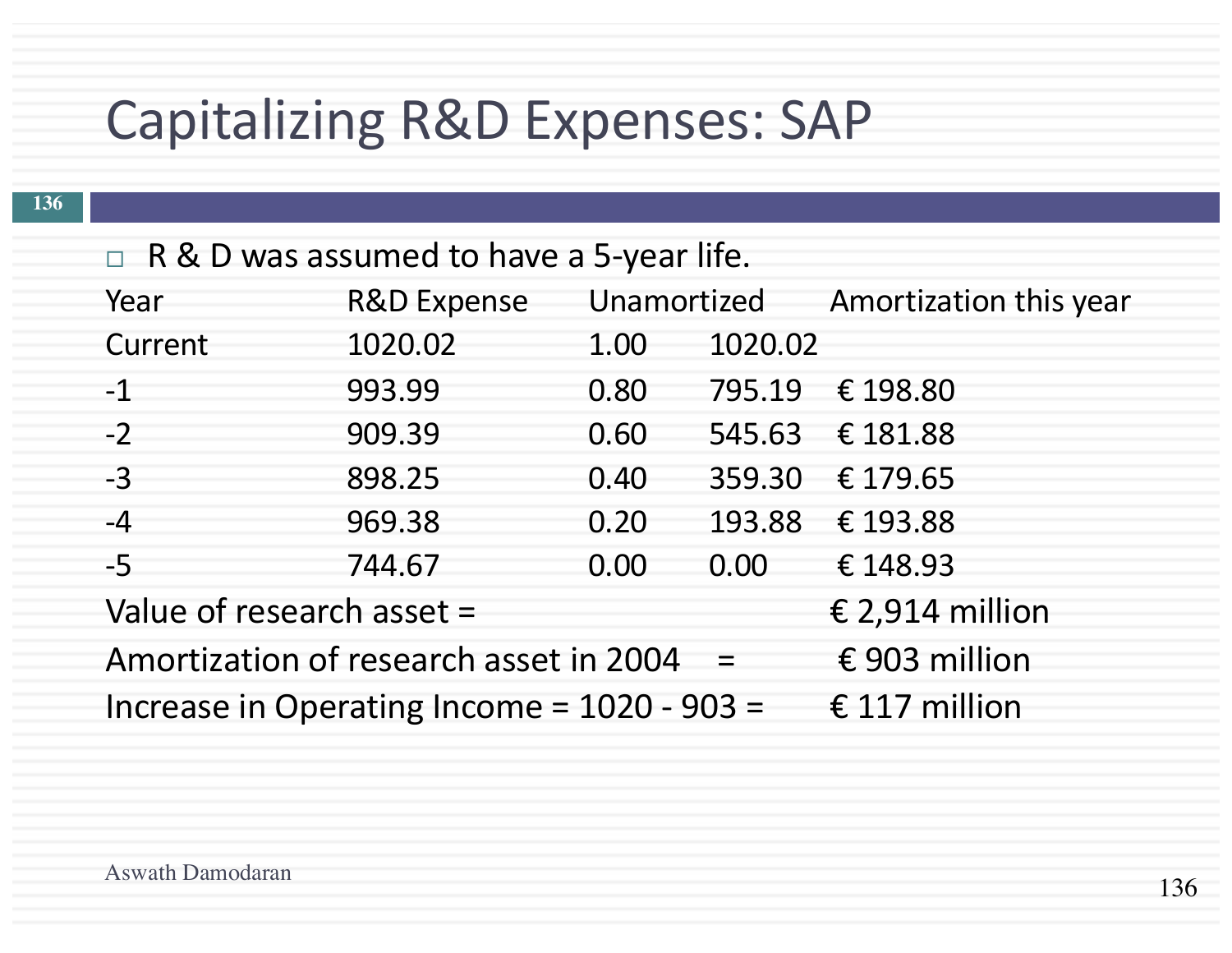## The Effect of Capitalizing R&D at SAP

| Conventional Accounting                          | R&D treated as capital expenditure             |  |  |  |
|--------------------------------------------------|------------------------------------------------|--|--|--|
| Income Statement                                 | Income Statement                               |  |  |  |
| EBIT& $R&D = 3045$                               | EBIT& $R&D = 3045$                             |  |  |  |
| $-R&D = 1020$                                    | - Amort: $R&D = 903$                           |  |  |  |
| $EBIT = 2025$                                    | EBIT<br>$= 2142$ (Increase of 117 m)           |  |  |  |
| EBIT $(1-t) = 1285 \text{ m}$                    | EBIT $(1-t) = 1359 \text{ m}$                  |  |  |  |
|                                                  | Ignored tax benefit = $(1020-903)(.3654) = 43$ |  |  |  |
|                                                  | Adjusted EBIT $(1-t) = 1359+43 = 1402$ m       |  |  |  |
|                                                  | (Increase of 117 million)                      |  |  |  |
|                                                  | Net Income will also increase by 117 million   |  |  |  |
| <b>Balance Sheet</b>                             | <b>Balance Sheet</b>                           |  |  |  |
| Off balance sheet asset. Book value of equity at | Asset<br>Liability                             |  |  |  |
| 3,768 million Euros is understated because       | R&D Asset 2914 Book Equity +2914               |  |  |  |
| biggest asset is off the books.                  | Total Book Equity = 3768+2914= 6782 mil        |  |  |  |
| Capital Expenditures                             | <b>Capital Expenditures</b>                    |  |  |  |
|                                                  |                                                |  |  |  |
| Conventional net cap ex of 2 million             | Net Cap ex = $2+1020-903 = 119$ mil            |  |  |  |
| Euros                                            |                                                |  |  |  |
| <b>Cash Flows</b>                                | <b>Cash Flows</b>                              |  |  |  |
| EBIT $(1-t)$ = 1285                              | EBIT $(1-t) = 1402$                            |  |  |  |
| - Net Cap Ex $=$ 2                               | - Net Cap Ex $= 119$                           |  |  |  |
| FCFF<br>$= 1283$                                 | <b>FCFF</b><br>$= 1283 \text{ m}$              |  |  |  |

Aswath Damodaran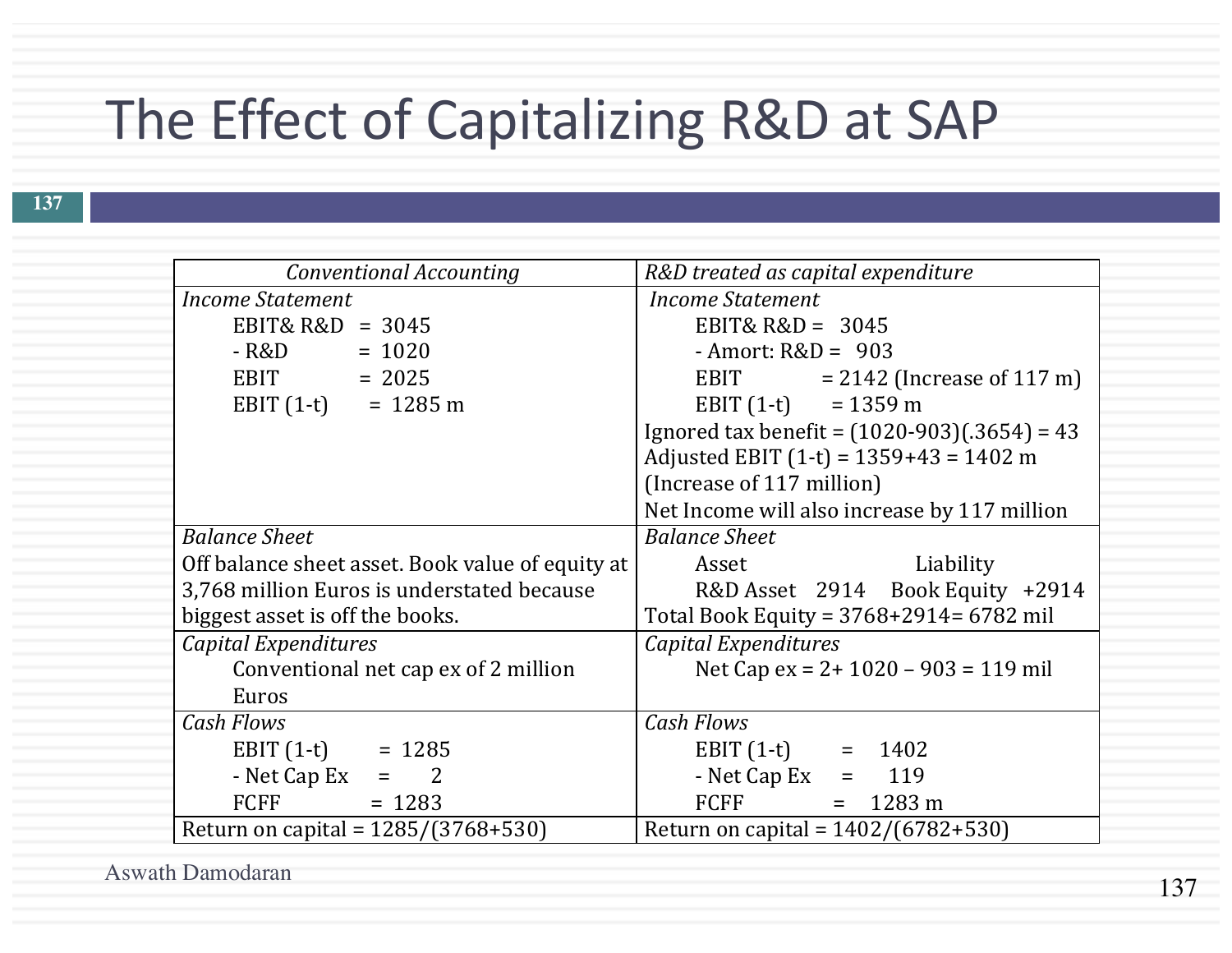## III. One-Time and Non-recurring Charges

- $\Box$  Assume that you are valuing a firm that is reporting a loss of  $\frac{1}{5}$  500 million, due to a one-time charge of  $\frac{1}{5}$  1 billion. What is the earnings you would use in your valuation?
	- a. A loss of \$ 500 million
	- b. A profit of  $\frac{1}{2}$  500 million
- $\Box$  Would your answer be any different if the firm had reported one-time losses like these once every five years?
	- a. Yes
	- b. No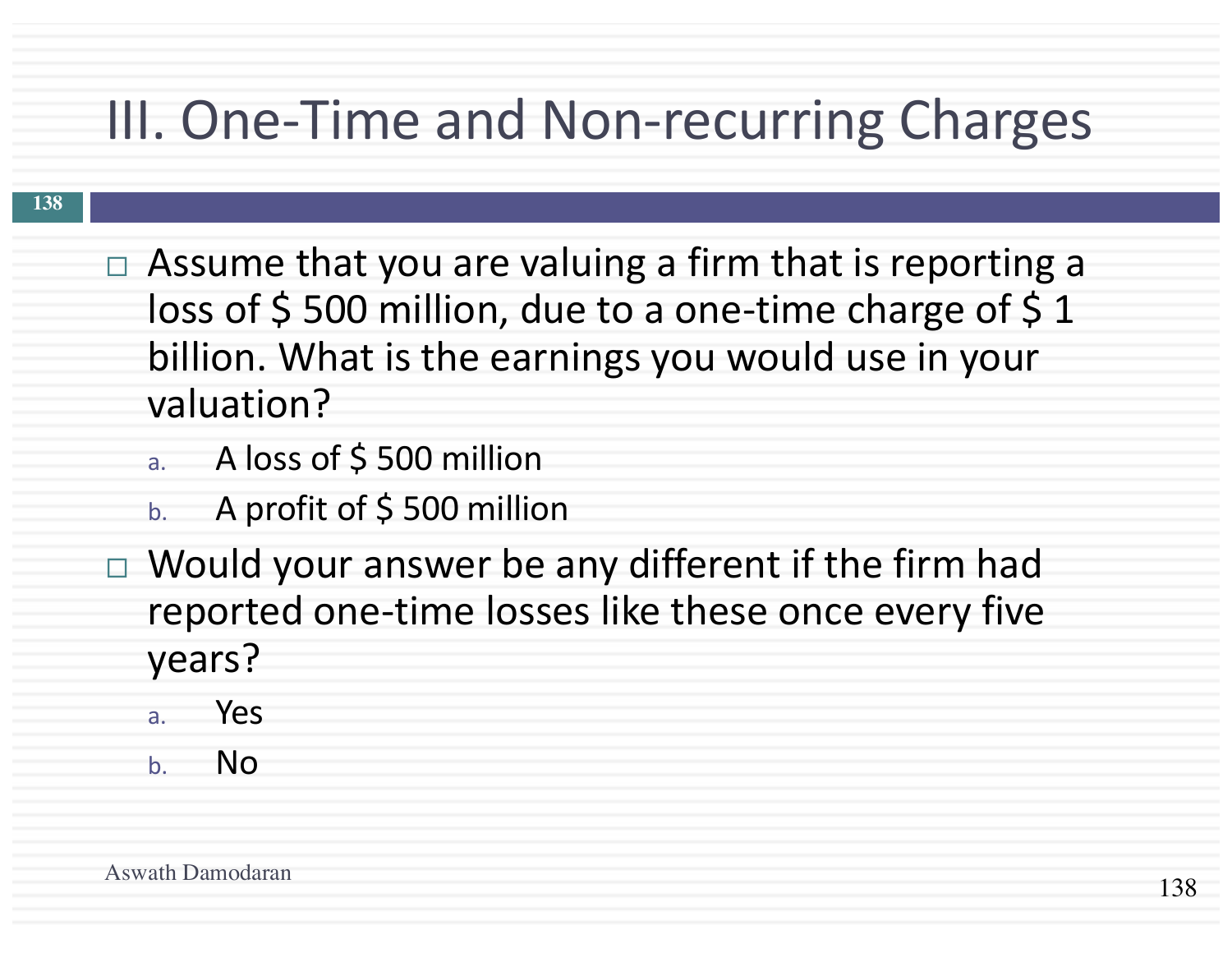## IV. Accounting Malfeasance….

- $\Box$  Though all firms may be governed by the same accounting standards, the fidelity that they show to these standards can vary. More aggressive firms will show higher earnings than more conservative firms.
- $\Box$  While you will not be able to catch outright fraud, you should look for warning signals in financial statements and correct for them:
	- Income from unspecified sources holdings in other businesses that are not revealed or from special purpose entities.
	- Income from asset sales or financial transactions (for a non-financial firm)
	- Sudden changes in standard expense items a big drop in S,G &A or R&D expenses as a percent of revenues, for instance.
	- *E* Frequent accounting restatements
	- Accrual earnings that run ahead of cash earnings consistently
	- ¤ Big differences between tax income and reported income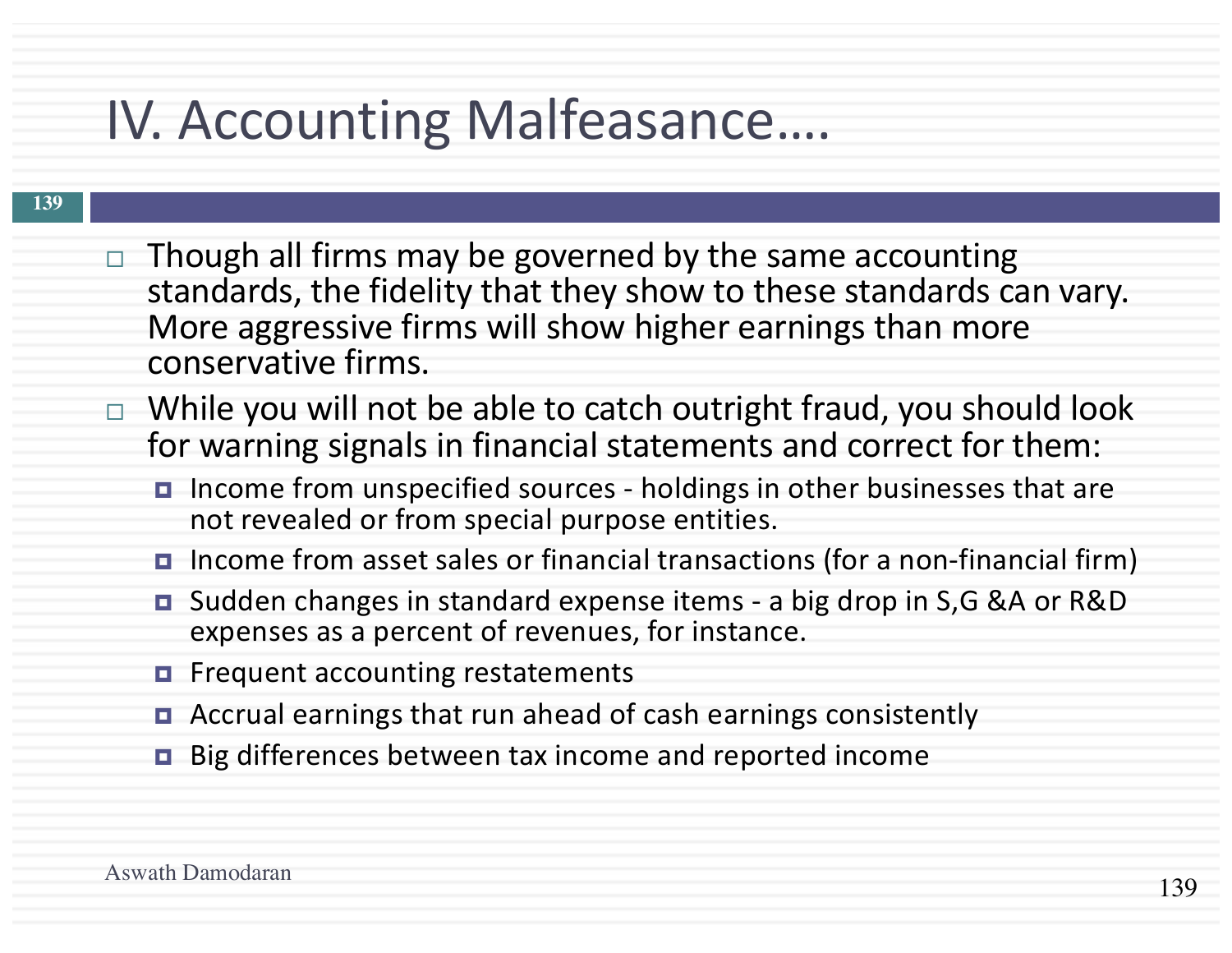# V. Dealing with Negative or Abnormally Low Earnings

#### **A Framework for Analyzing Companies with Negative or Abnormally Low Earnings**



Aswath Damodaran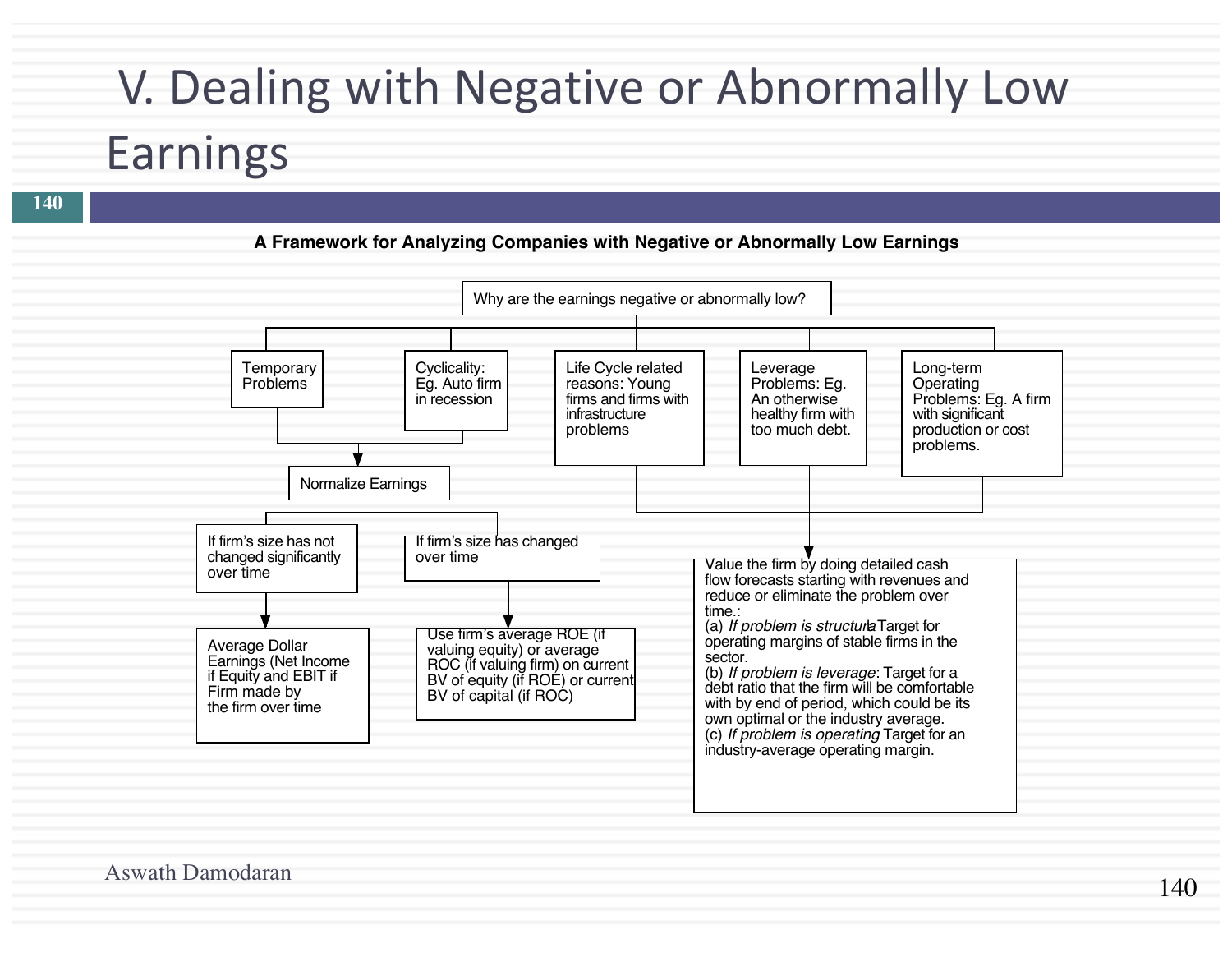### **Cash Flows II**  $\boxed{141}$

**Taxes and Reinvestment** 

Aswath Damodaran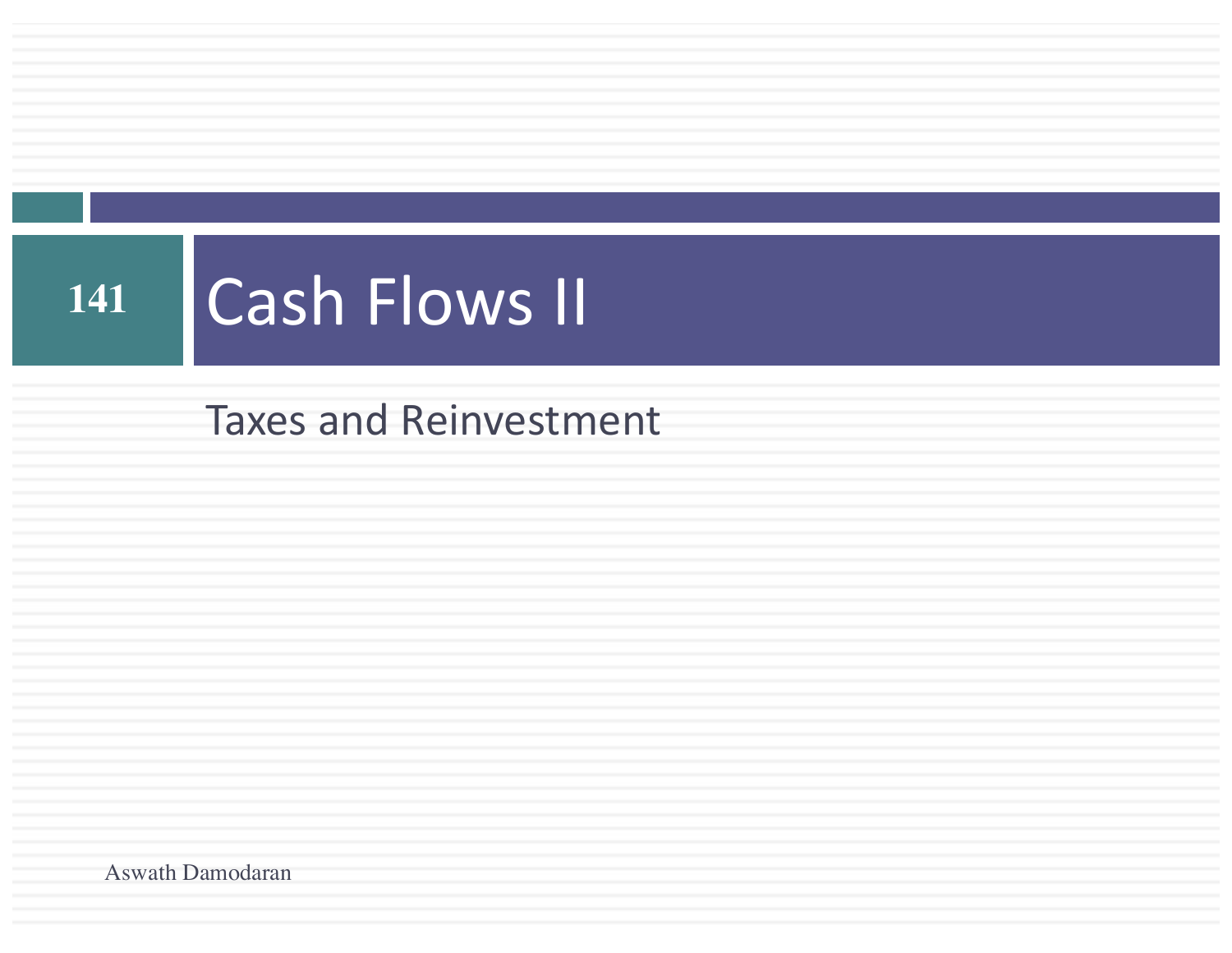## What tax rate?

- $\Box$  The tax rate that you should use in computing the aftertax operating income should be
	- a. The effective tax rate in the financial statements (taxes paid/Taxable income)
	- b. The tax rate based upon taxes paid and EBIT (taxes paid/EBIT)
	- c. The marginal tax rate for the country in which the company operates
	- d. The weighted average marginal tax rate across the countries in which the company operates
	- e. None of the above
	- f. Any of the above, as long as you compute your after-tax cost of debt using the same tax rate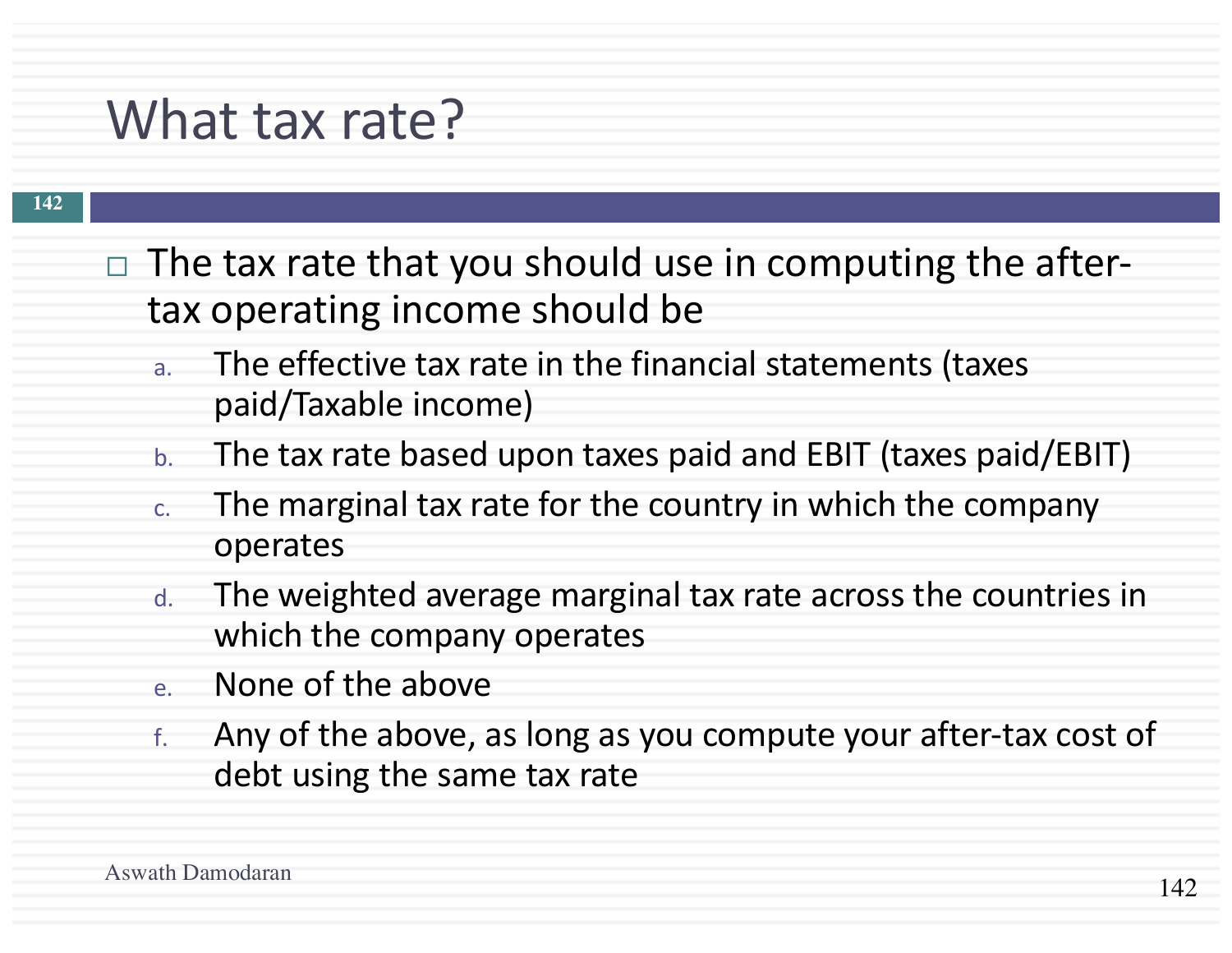## The Right Tax Rate to Use

- $\Box$  The choice really is between the effective and the marginal tax rate. In doing projections, it is far safer to use the marginal tax rate since the effective tax rate is really a reflection of the difference between the accounting and the tax books.
- $\Box$  By using the marginal tax rate, we tend to understate the after-tax operating income in the earlier years, but the aftertax tax operating income is more accurate in later years
- $\Box$  If you choose to use the effective tax rate, adjust the tax rate towards the marginal tax rate over time.
	- While an argument can be made for using a weighted average marginal tax rate, it is safest to use the marginal tax rate of the country